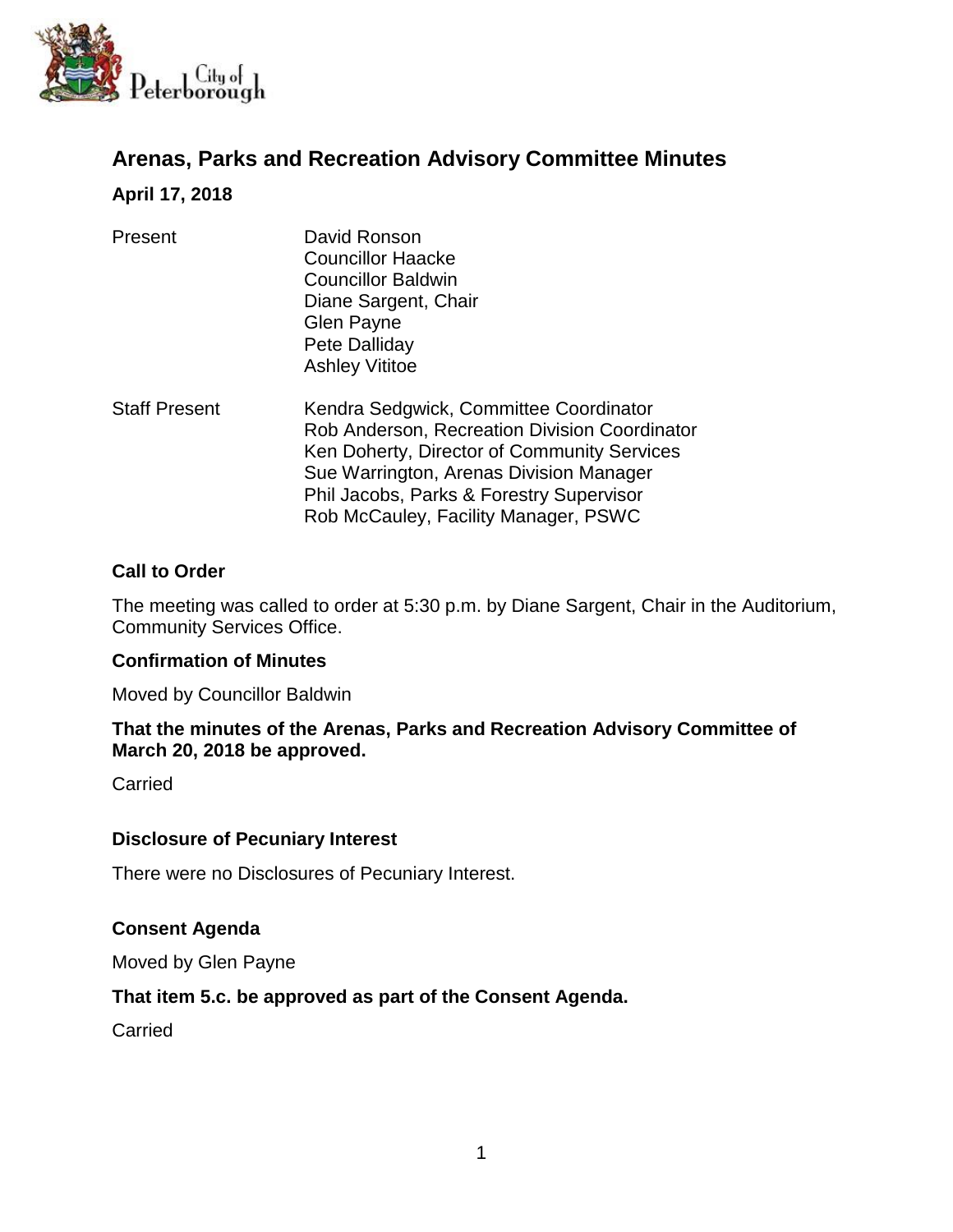Request to Rename Olympus Park

Report APRAC18-011

Moved by Glen Payne

**That the Arenas Parks and Recreation Advisory Committee approve the recommendations outlined in Report APRAC18-011 dated April 17, 2018, of the Recreation Division Coordinator, as follows:** 

- **a) That the request to rename Olympus Park as Stillman Park be endorsed; and,**
- **b) That Staff be directed to present a report to Council recommending that Olympus Park be renamed Stillman Park.**

Carried

Fleming College Recreation Program

Report APRAC18-010

Moved by Councillor Baldwin

**That the Arenas Parks and Recreation Advisory Committee approve the recommendation outlined in Report APRAC18-010 dated April 17, 2018, of the Facility Manager, Peterborough Sport and Wellness Centre, as follows:**

**That the presentation by the Fleming College Athletic Department be received for information.**

**Carried** 

Facilities and Planning Initiatives 2018 Work Plan

Report APRAC18-013

Moved by Councillor Haacke

**That the Arenas Parks and Recreation Advisory Committee approve the recommendation outlined in Report APRAC18-013, dated April 17, 2018, of the Project Manager, Facilities and Planning Initiatives, as follows:**

**That a presentation by the City's Project Manager, Facilities and Planning Initiatives on the 2018 Facilities and Planning Initiatives Work Plan, be received for information.**

**Carried**